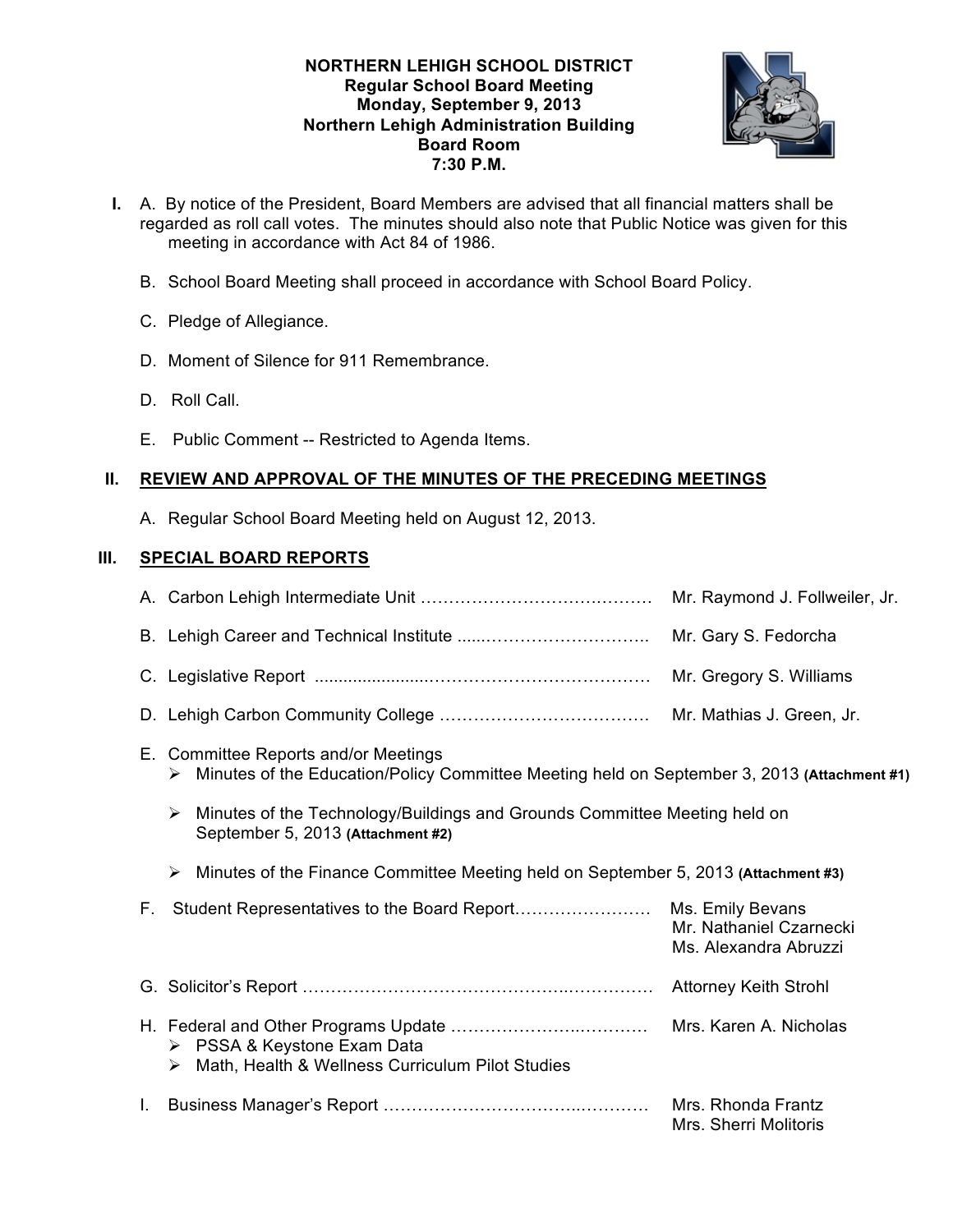- J. Superintendent's Report ………………………………….……….. Mr. Michael W. Michaels
	- $\triangleright$  Welcome Ceremonial Oath Emily Bevans (Jr. Rep)
	- $\triangleright$  Third Day Enrollment
	- $\triangleright$  Recognition of Retiree
		- Sharon Williams
- K. An executive session will be held at 7:00 p.m. in the Administration Office Conference Room

# **IV. PERSONNEL**

- A. Resignation
	- 1. Accept the resignation of Denise Hoffman from her position as instructional aide at Peters Elementary School effective August 19, 2013.
	- 2. Accept the resignation of Madeline Pelletier from her position as High School Cook's Helper effective August 28, 2013.
	- 3. Accept the resignation of Robert Wetzel from his position as Middle School Cook's Helper effective September 4, 2013.

## B. Administrative Transfer - Instructional

| Jason Reinhard |                                                                  |
|----------------|------------------------------------------------------------------|
| From:          | Middle School Health & Physical Education Teacher                |
| To:            | Half Time Middle School, Half Time High School Health & Physical |
|                | <b>Education Teacher</b>                                         |
| Salary:        | No change in salary                                              |
| Effective:     | August 19, 2013                                                  |
|                |                                                                  |

## C. Appointment – Non-Instructional

| Assignment:<br>High School Guidance Secretary replacing Kathleen |  |
|------------------------------------------------------------------|--|
| Reese who was administratively transferred                       |  |
| \$28,000.00 (Eleven Month Position - prorated)<br>Salary:        |  |
| (2013-2017 Clerical Salary & Benefit Agreement)                  |  |
| August 20, 2013<br>Effective:                                    |  |
| *60 Day probationary period ending October 18, 2013              |  |

2. Amanda Grozier

|                                                     | Assignment: | PCA for Student #2690019 at Peters Elementary School<br>replacing Denise Hoffman who resigned.                                                                                   |
|-----------------------------------------------------|-------------|----------------------------------------------------------------------------------------------------------------------------------------------------------------------------------|
|                                                     | Salary:     | \$11.40 Per Hour Monday-Friday, 11:20 - 3:50 up to 180<br>Student Days a school year plus additional 20 Hrs for                                                                  |
|                                                     | Effective:  | Staff Development according to language in MOU<br>Upon Receipt of Clearances                                                                                                     |
| 3.                                                  | Dima Hanna  |                                                                                                                                                                                  |
|                                                     | Assignment: | High School Cook replacing Sheila German who retired                                                                                                                             |
|                                                     | Salary:     | \$8.50 Per Hour/3.0 Hours Per Day/5 Days Per Week<br>up to 180 Student Days per year plus additional cleaning<br>days as needed (2013-2017 Educational Support Personnel<br>CBA) |
|                                                     | Effective:  | September 10, 2013                                                                                                                                                               |
| *60 Day probationary period ending November 8, 2013 |             |                                                                                                                                                                                  |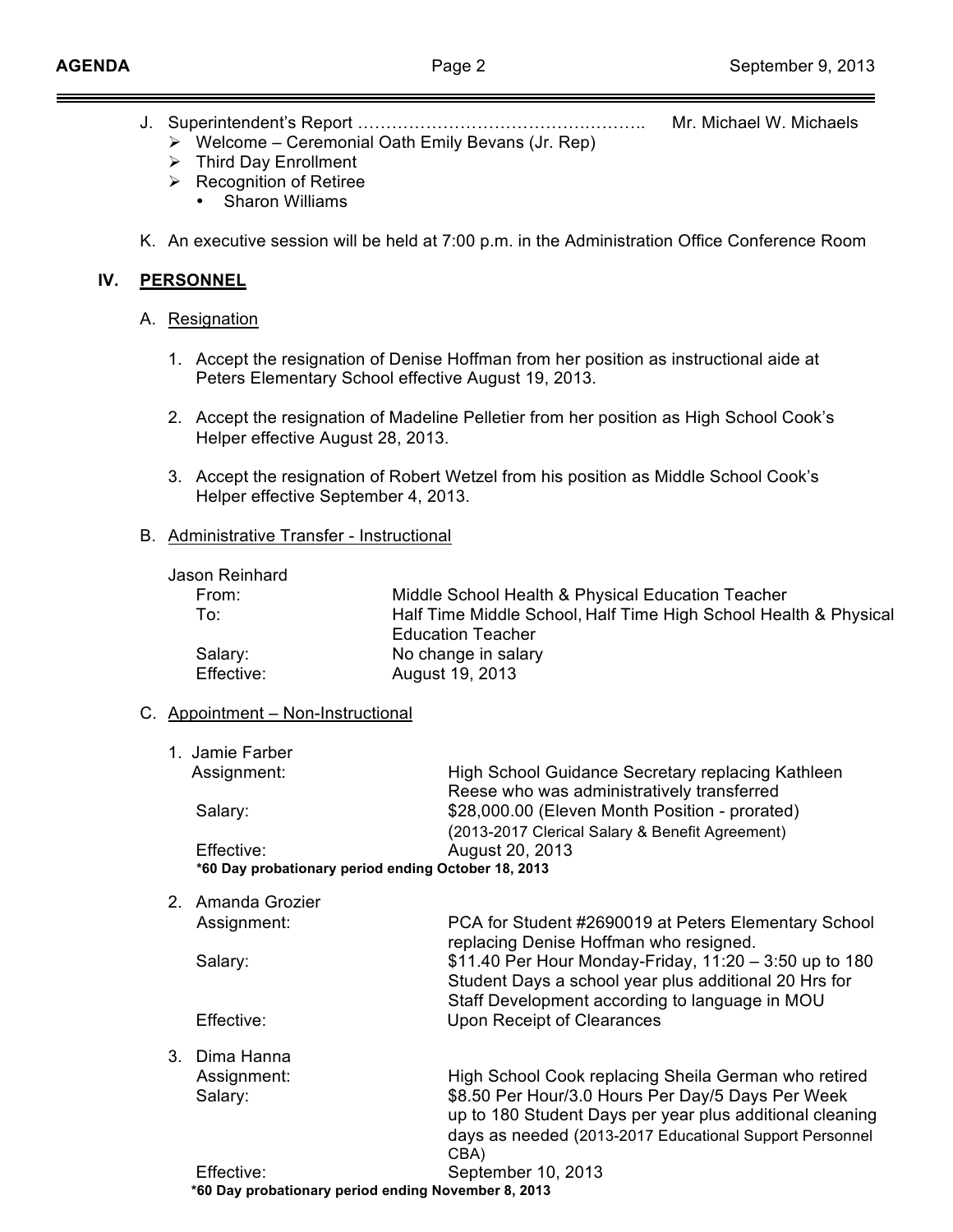| 4. Jamie Kuhns                                      |                                                                                                                                                                                  |
|-----------------------------------------------------|----------------------------------------------------------------------------------------------------------------------------------------------------------------------------------|
| Assignment:                                         | High School Cook replacing Madeline Pelletier who<br>resigned                                                                                                                    |
| Salary:                                             | \$8.50 Per Hour/4.0 Hours Per Day/5 Days Per Week<br>up to 180 Student Days per year plus additional cleaning<br>days as needed (2013-2017 Educational Support Personnel<br>CBA) |
| Effective:                                          | September 10, 2013                                                                                                                                                               |
| *60 Day probationary period ending November 8, 2013 |                                                                                                                                                                                  |
| 5. Andrea Rosario                                   |                                                                                                                                                                                  |
| Assignment:                                         | PCA for Student #2590017 at Peters Elementary School<br>replacing Kayla Perkowski who was administratively<br>transferred                                                        |
| Salary:                                             | \$11.40 Per Hour Monday-Friday, 11:20 - 3:50 up to 180<br>Student Days a school year plus additional 20 Hrs for<br>Staff Development according to language in MOU                |
| Effective:                                          | Upon Receipt of New Clearances                                                                                                                                                   |

D. Salary Adjustments

Acknowledge the following teacher who has completed the requirements per the Collective Bargaining Agreement that would entitle him to a salary increase for the 2013-2014 school year:

| Stephen Shuey |            |
|---------------|------------|
| From:         | Step 6B    |
| To:           | Step 6B+24 |

E. Rescind Co-Curricular Appointment 2013-2014

Rescind the appointment of Amy Zeiser in the amount of \$1,281.47 from her position as Middle School Student Council Advisor for the 2013-2014 school year which was originally approved at the August 12, 2013 school board meeting.

F. Co-Curricular Appointments 2013-2014

| Elizabeth Case | Middle School Student Council Advisor | \$1,281.47 |
|----------------|---------------------------------------|------------|
| Mark Hoffman   | Assistant Softball Coach              | \$2,990.49 |
| Katrina Wehr   | Assistant Track Coach                 | \$2,990.49 |

G. Co-Curricular Volunteers 2013-2014

| Michelle Bellesfield*                                  | <b>Refreshment Stand Volunteer</b> |  |
|--------------------------------------------------------|------------------------------------|--|
| Jamie Farber                                           | <b>Refreshment Stand Volunteer</b> |  |
| Maureen Fleischmann*                                   | <b>Refreshment Stand Volunteer</b> |  |
| Alex Haberern*                                         | <b>Assistant Boy's Soccer</b>      |  |
| Aaron Harding                                          | <b>Assistant Boy's Soccer</b>      |  |
| Rick Moser*                                            | <b>Refreshment Stand Volunteer</b> |  |
| * Pending Verification of Missing Personnel File Items |                                    |  |

H. Rescind Game Worker 2013-2014

Rescind the approval of Joe Tout as a game worker for the 2013-2014 school year which was originally approved at the August 12, 2013 school board meeting.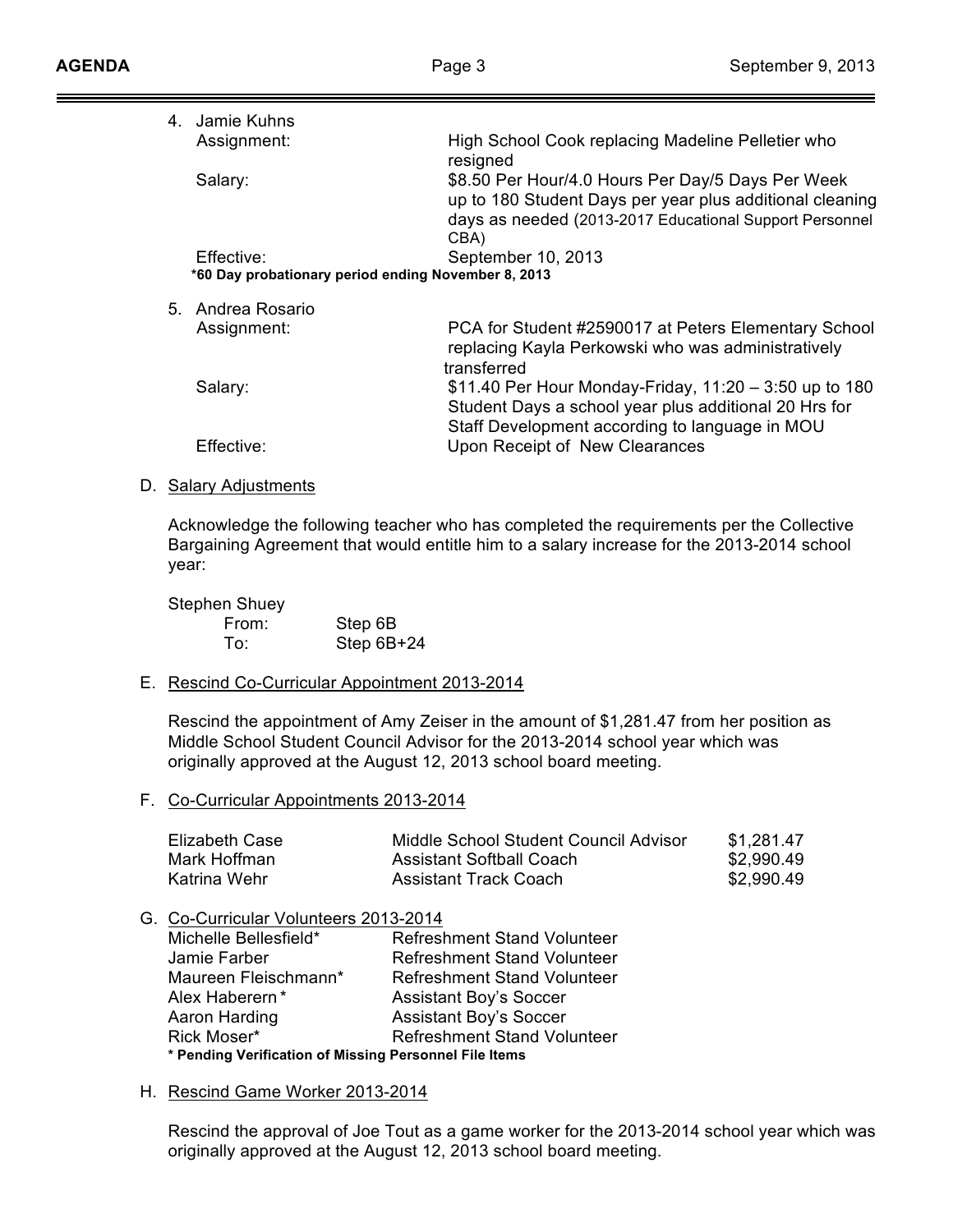# I. Unpaid Volunteers

Margaret Blose JoAnne Sipos Sharon Boyesen **Erica Szwast** Lori Beth Guelcher Nancy Wagner Joanne Perich Sheila White Marlene Simock

- J. Approve Stephen Shuey as Artistic Director for the Fall Play/Spring Musical for the NLHS Student Theater Group. Stipend for the Artistic Director will be \$1,500 to be paid out of the HS Student Activities Fund. The Artistic Director will be responsible for and overseeing all persons involved with set design and construction, costuming, lighting, sound, etc. as determined by the HS Principal and Production Director.
- K. Substitute

### Instructional

Approve the following substitute teachers for the 2013-2014 school year at the 2013-2014 substitute teacher rates as approved on the Supplementary Personnel Salary Schedule:

Amberly Drey – Elementary Andrea Fella – Elementary James Fisher\* – Social Studies Karen Haberern - Elementary Michelle Hock\* – English 7-12 Caitlin Makoul\* - Elementary Erwin Prutzman – Business & Technology Education **\*Pending Verification of Missing Personnel File Items**

## **V. CONFERENCES**

## **VI. POLICY**

- A. Board Policy First Reading
	- 1. Approve school board policy #113.2 Programs Behavior Support, as presented after first reading. **(Attachment #4)**
	- 2. Approve school board policy #113.4 Programs Confidentiality of Special Education Student Information, as presented after first reading. **(Attachment #5)**
	- 3. Approve school board policy #334 Administrative Employees Sick Leave, as presented after first reading. **(Attachment #6)**
	- 4. Approve school board policy #434 Professional Employees Sick Leave, as presented after first reading. **(Attachment #7)**
	- 5. Approve school board policy #534 Classified Employees Sick Leave, as presented after first reading. **(Attachment #8)**
- B. Approve to authorize proper officials to enter into an agreement for one Northern Lehigh School District special education student to attend Palmerton Area School District in accordance with the promises and covenants contained in the agreement. This agreement is effective August 26, 2013 through June 10, 2014. **(Attachment #9)**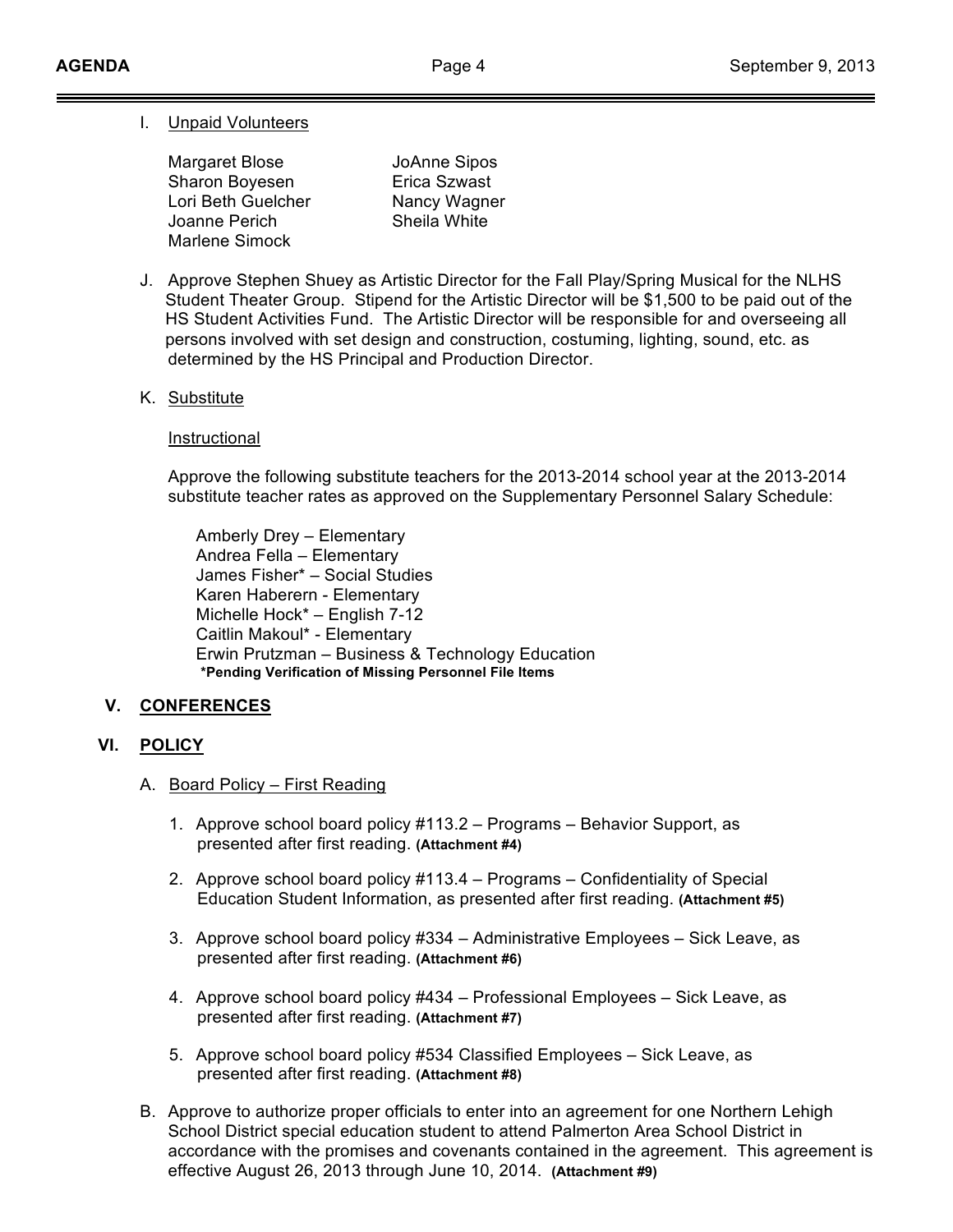### **VII. CURRICULUM AND INSTRUCTION**

### **VIII. OLD BUSINESS**

### **IX. NEW BUSINESS**

- A. Approve the new Salary and Benefit Agreement between the Northern Lehigh School District and the Confidential Secretary to the Superintendent. (**Distributed to Board Members only)**
- B. Election of PSBA Officers

Nominations for President-elect Nominations Closed Vote on Election of a President-elect

**RECOMMEND** .... That the Board of Education elects **Example 20** as President-elect of the Pennsylvania School Boards Association, effective January 1, 2014 through December 31, 2014.

Nominations for Vice President Nominations Closed Vote on Election of a Vice President

**RECOMMEND** .... That the Board of Education elects Vice President of the Pennsylvania School Boards Association, effective January 1, 2014 through December 31, 2014.

Nominations for Treasurer Nominations Closed Vote on Election of a Treasurer

**RECOMMEND** .... That the Board of Education elects **Example 20** as Treasurer of the Pennsylvania School Boards Association, effective January 1, 2014 through December 31, 2014.

Nominations for At Large Representative Nominations Closed Vote on Election of an At Large Representative

**RECOMMEND** …. That the Board of Education elects \_\_\_\_\_\_\_\_\_\_\_\_\_\_\_\_\_\_\_\_\_\_\_\_\_ as At Large Representative of the Pennsylvania School Boards Association, effective January 1, 2014 through December 31, 2014.

## **X. FINANCIAL**

- A. Approve the Following List of Bills:
	- 1. General Fund month of August & September 2013
	- 2. Cafeteria Fund month of August 2013
	- 3. Refreshment Stand month of August 2013